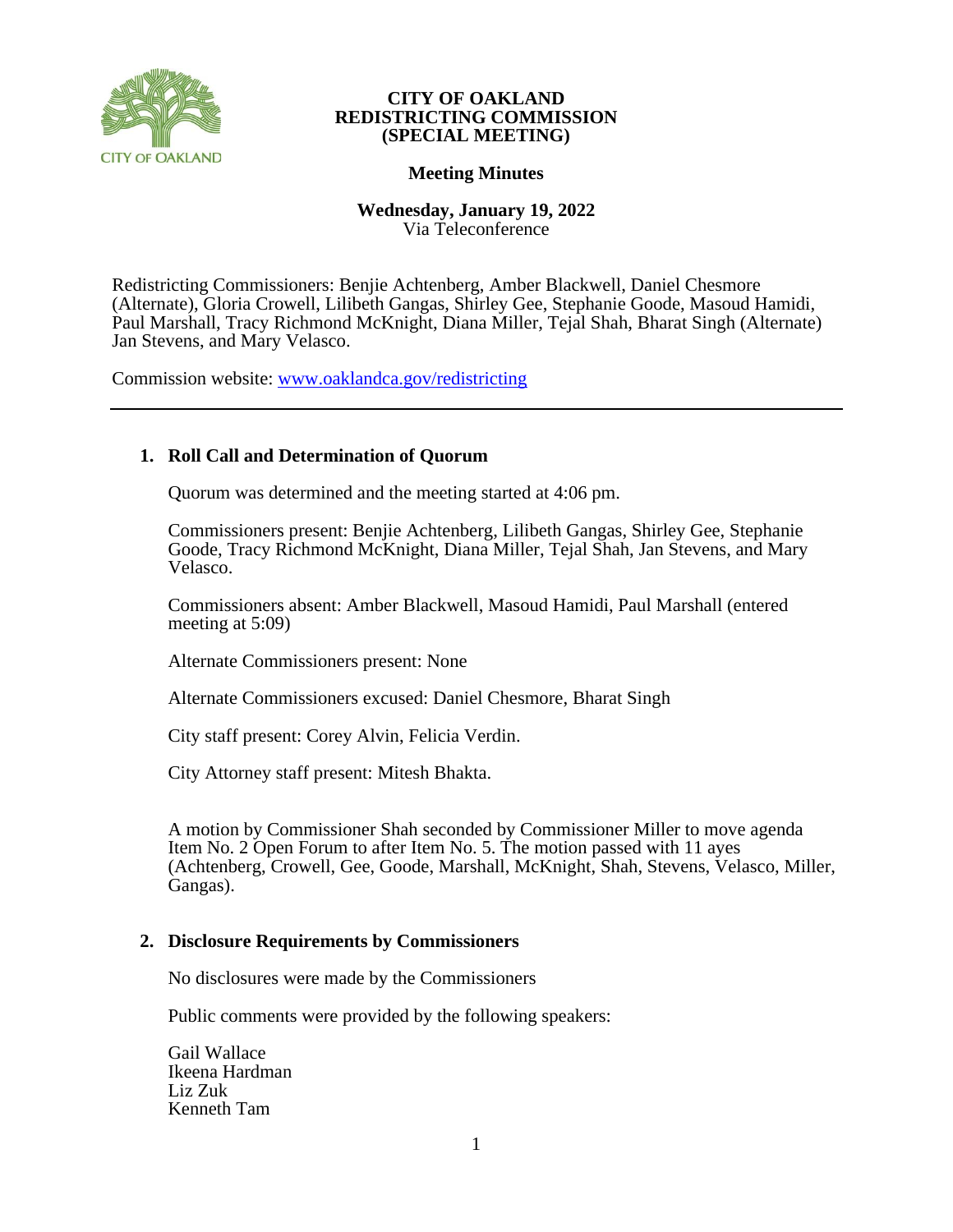### **Meeting Minutes (Continued)**

**Wednesday, January 19, 2021** Via Teleconference

## **3. Presentation by Darlene Flynn, Director of the Department of Race and Equity**

Darlene Flynn presented data used to evaluate the City's equity status including Department of Transportation's equity data tool.

Public comments were provided by the following speakers:

David Peters Liz Zuk Lisa Z Reisa Jaffe Leana Molina Assata Olugbala Bobbie Lopez Oscar Yassin Mary Pezzuto Iris Merriouns Roger Davies Nia Smith Carolyn Burgess Mary Ellen Navas Billie Jean Julia Marks James Chiong Arianna Casonova

Commissioner Hamidi and Commissioner Blackwell entered the meeting after Item No. 2

A motion by Commissioner Goode seconded by Commissioner McKnight to extend the meeting until 10:00 pm. The motion passed with 13 ayes (Achtenberg, Blackwell, Crowell, Gee, Goode, Hamidi, Marshall, McKnight, Shah, Stevens, Velasco, Miller, Gangas).

## **4. Public Testimony and Commissioner Proposals Regarding Final Maps Draft F3**

Public comments were provided by the following speakers:

West Oakland Cultural Action Network Nick Piltch Lisa Ray Roger Davies Jean Quan Tom Baker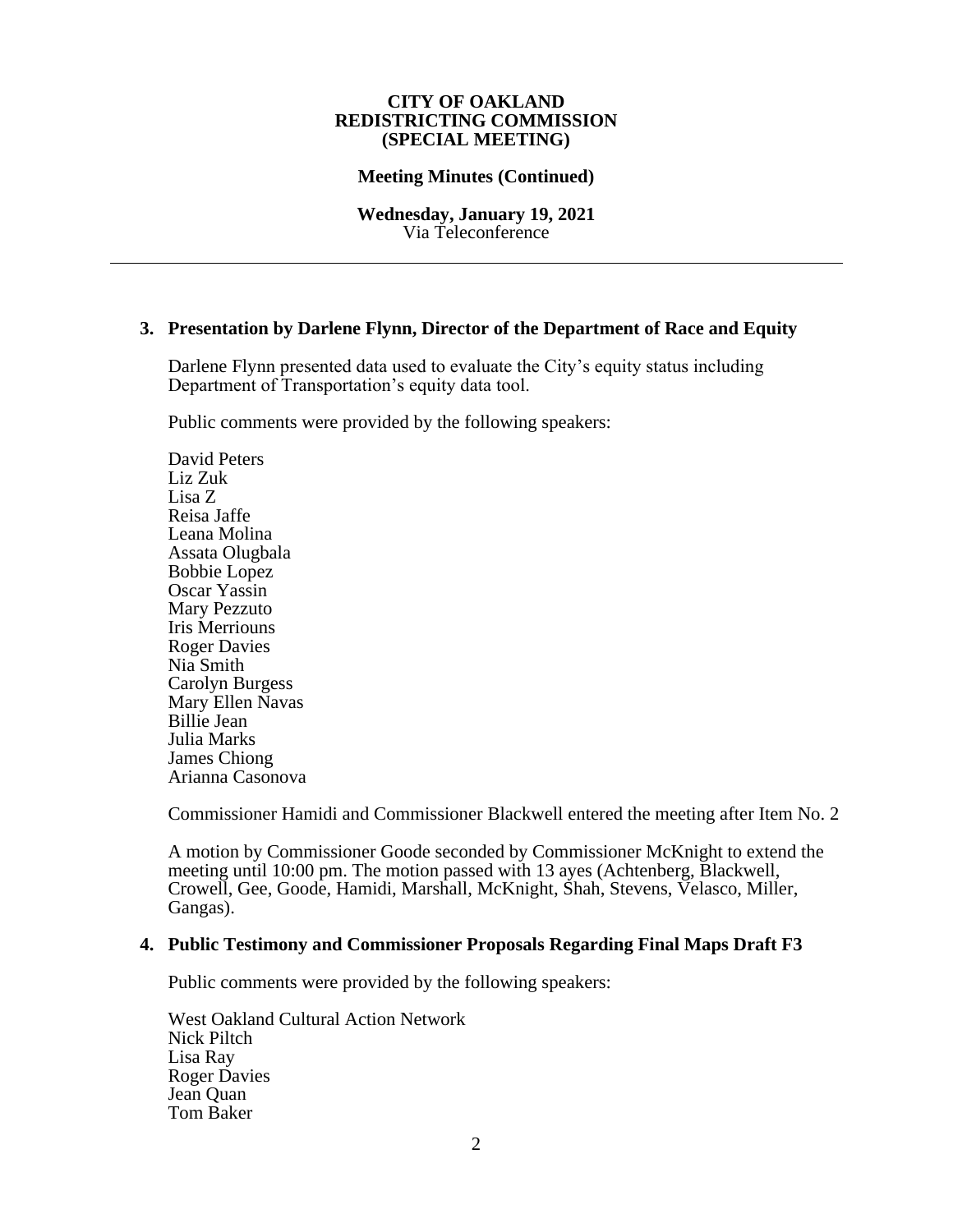#### **Meeting Minutes (Continued)**

#### **Wednesday, January 19, 2021** Via Teleconference

Reissa Jaffe Cheryl Fabio Liz Zuk Joelle Crepsac Leo Jane Sanchez Evelyn James Chiong Tu Smith Jeannie Gerard Oscar Yassin Eka Schneider Sheryl Walton D6 Resident Matt Davies **Otto** David Mary D Scott Wintner Alvina Wong Jonah Gottlieb Tom Collins Valerie Iris Merriouns Paulette Johnson Harlo Elizabeth Stage Leonara Cee Arianna Casonova Bobbie Lopez

A motion by Commissioner Crowell seconded by Commissioner Miller to extend the meeting until 11:00 pm. The motion passed with 12 ayes (Achtenberg, Blackwell, Crowell, Gangas, Gee, Goode, Marshall, McKnight, Miller, Shah, Stevens, Velasco) and one abstention (Hamidi).

A motion by Commissioner Gee and seconded by Commissioner Crowell to continue with Map #100924 presented by Chair Gangas and to consider modifications to this map with deference to Map #100796 presented by Commissioner Goode. The motion failed with 5 ayes (Blackwell, Crowell, Gee, McKnight, and Gangas) and 6 noes (Achtenberg, Goode, Marshall, Miller, Shah Velasco) and one abstention (Stevens).

A motion by Commissioner Achtenberg and seconded by Commissioner Miller to use Commissioner Goode's Map #100796 to modify Draft Map F3 with deference to